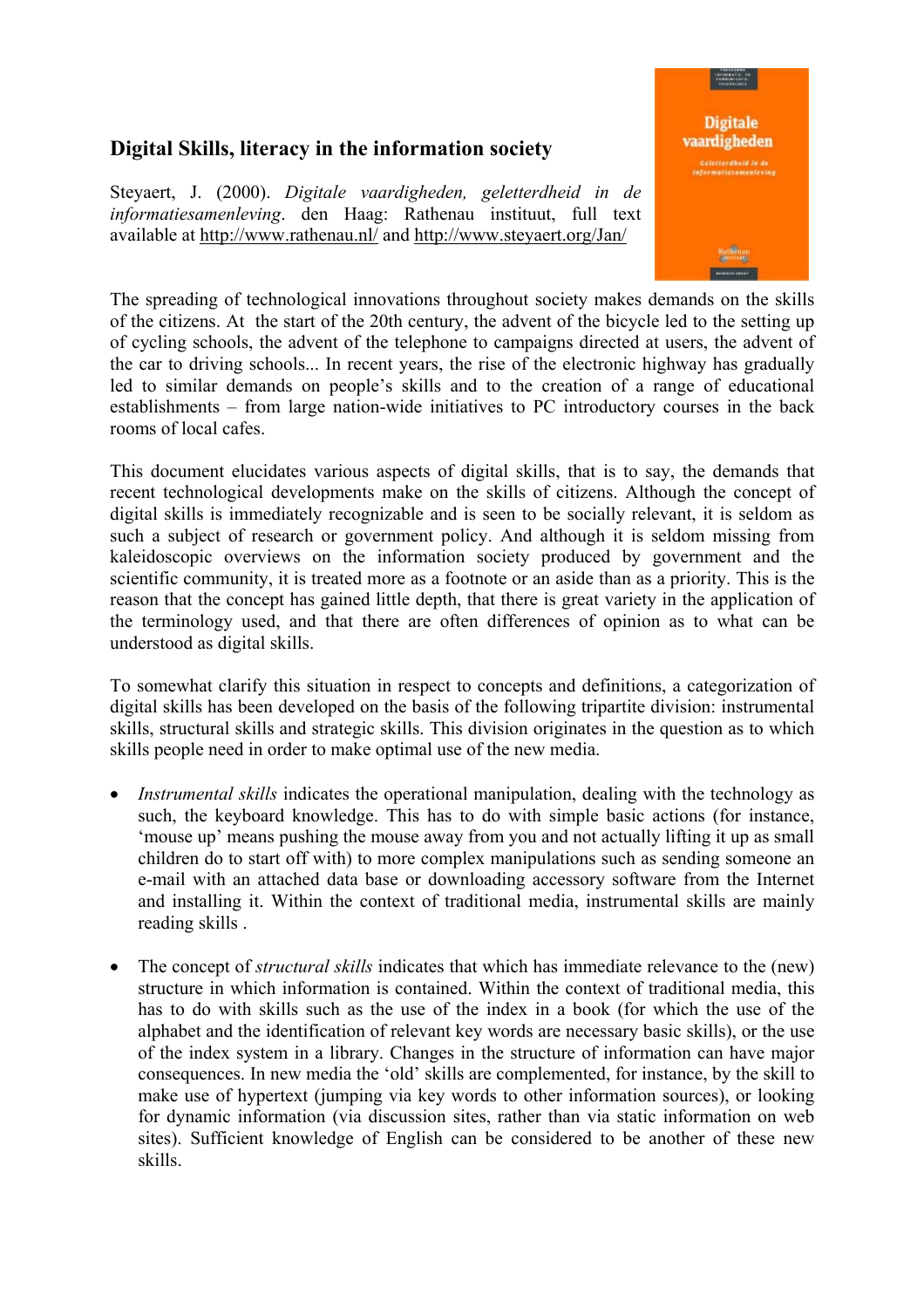• *Strategic skills*, as the term indicates, are of a more strategic nature and include the basic readiness to pre-actively look for information, the attitude of taking decisions based on available information and the continuous scanning of the environment for information that is relevant to work or personal life.

It does not suffice to bring into the picture only the current situation of available digital skills among citizens, a dynamic view is necessary. It is likely that the instrumental digital skills will spread more rapidly in proportion to the degree that ICT (possession) further penetrates society and the technology becomes more user-friendly. However, parallel to this development, the importance of strategic information skills will further increase. Although these skills are not specifically digital (because they are just as relevant in respect to the 'old' media), the recent technological developments ensure that there is an 'intensifying' of knowledge in society and, thus, an increasing importance of strategic information skills.

Directing attention to the digital skills can lead to new guidelines for government policy. Much of the current enthusiasm for the information society is directed, after all, to the extension of the much desired networks and large areas of application such as e-government and e-commerce. Thus, the technological and economic infrastructure have taken off with the lion's share of the energy expended and the social infrastructure has been left in the cold. The citizen's point of view has, it is true, been included in the rhetoric, but in practice it is too often forgotten.

Taking part in the information society demands more than only access to the physical infrastructure. The availability of a PC and a connection to the Internet are necessary preconditions to participate in the information society, but neither is a guarantee of it. Even if the entire population possesses a PC and an Internet connection, it is still possible that there are people who can not take part in the information society. The current efforts of government, population and business and industry to be more rapidly connected to the information highway must therefore be described as being too one-dimensional. Too much attention is being paid to the physical infrastructure and too little to the actual use of all this technology and the necessary associated skills. Therefore, there is a necessity for a shift in the current efforts: away from the technology and closer to the application of the digital skills.

Digital skills are not, however, an inseparable mass, they fall naturally into three main categories. Of these, the instrumental skills, the keyboard skills, are the most significant today, but in the long run they are the least relevant. With the spread of technology and applications and with technology becoming more user friendly, they will become less problematic. Although at the moment the efforts expended on a catching-up campaign are legitimate, in the long run, government's role can be reduced to monitoring and process control. Education, business and industry, and the family environment will take over much of the transfer of instrumental skills.

The even distribution of structural and strategic information skills across the population of the Netherlands, however, seems to fall short. It is not probable that these inequalities will be corrected in the short run. Nevertheless, it is these very skills that will strongly increase in importance because of the increasing importance of technology and information in various areas of society. Citizens with limited information skills will be vulnerable citizens. Those not digitally skilful have a high risk of also being not digitally worthy. In view of the importance of these skills to the social functioning of people in the information society, this societal area deserves to receive direct attention in government policy. Education would seem to be the